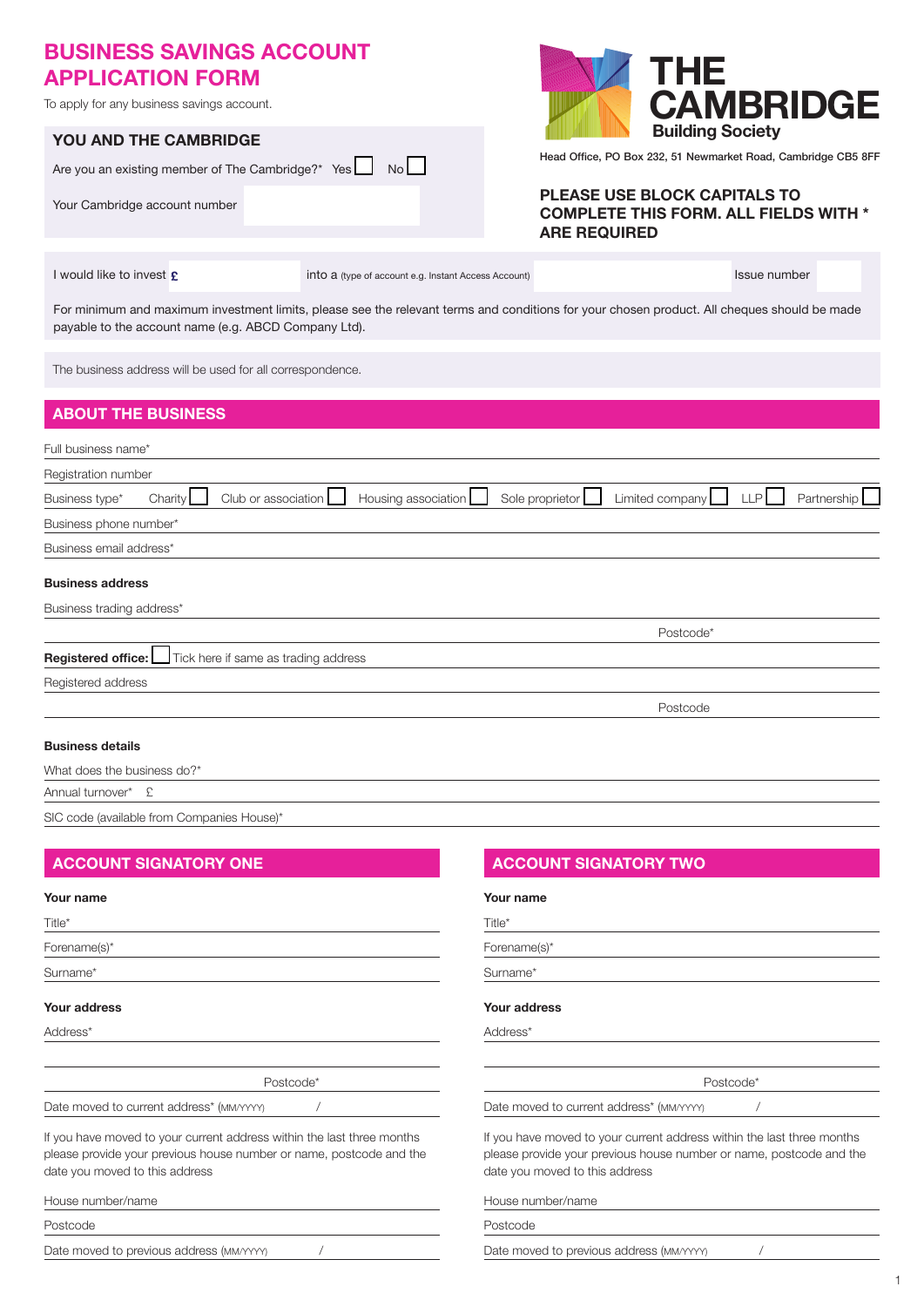| Your personal information                                                                                                         |  |
|-----------------------------------------------------------------------------------------------------------------------------------|--|
| Date of birth*                                                                                                                    |  |
| Country of birth*                                                                                                                 |  |
| Town of birth*                                                                                                                    |  |
| Male<br>Female<br>Gender*                                                                                                         |  |
| National Insurance number                                                                                                         |  |
| UK residency                                                                                                                      |  |
| <b>No</b><br>Yes<br>Are you a permanent UK resident?*                                                                             |  |
| Nationality / tax                                                                                                                 |  |
| What is your nationality?*                                                                                                        |  |
| No<br>Do you have dual nationality?*<br>Yes                                                                                       |  |
| Please state your second nationality                                                                                              |  |
| <b>No</b><br>Are you a United States of America citizen?*<br><b>Yes</b>                                                           |  |
| What is your country of residence for tax purposes?*                                                                              |  |
|                                                                                                                                   |  |
| Do you have dual residency for tax purposes?*<br>Yes I<br>No                                                                      |  |
| Please state your second residency for tax purposes                                                                               |  |
| If you are not solely British for tax purposes please detail your Taxpayer<br>Identification Number or other tax reference number |  |

Position within the business\*

Work phone number

Mobile phone number\*

Email address\*

## KEEPING YOU INFORMED

Where we need to contact you by telephone, and you have given us more than one number, please tell us your preferred option:

Work number  $\Box$  Mobile number  $\Box$ 

| Please indicate your preferred time of day for us to call: |  |
|------------------------------------------------------------|--|
|------------------------------------------------------------|--|

Occasionally we would like to contact you about products and services from The Cambridge we think may be of interest to you.

This may be via post, telephone or email. If you wish to receive these communications please tick the box

## ACCOUNT SIGNATORY ONE ACCOUNT SIGNATORY TWO

### Your personal information

| Date of birth*                                                                                                                    |
|-----------------------------------------------------------------------------------------------------------------------------------|
| Country of birth*                                                                                                                 |
| Town of birth*                                                                                                                    |
| Female<br>Male I<br>Gender*                                                                                                       |
| National Insurance number                                                                                                         |
| <b>UK residency</b><br>Yes<br><b>No</b><br>Are you a permanent UK resident?*                                                      |
| Nationality / tax<br>What is your nationality?*                                                                                   |
| <b>No</b><br>Do you have dual nationality?*<br>Yes I                                                                              |
| Please state your second nationality                                                                                              |
| <b>No</b><br>Are you a United States of America citizen?*<br>Yes I                                                                |
| What is your country of residence for tax purposes?*                                                                              |
| N <sub>o</sub><br>Do you have dual residency for tax purposes?*<br>Yes<br>Please state your second residency for tax purposes     |
|                                                                                                                                   |
| If you are not solely British for tax purposes please detail your Taxpayer<br>Identification Number or other tax reference number |

### Contact details

Position within the business\*

Work phone number

Mobile phone number\*

Email address\*

## KEEPING YOU INFORMED

Where we need to contact you by telephone, and you have given us more than one number, please tell us your preferred option:

Work number Mobile number

Please indicate your preferred time of day for us to call:

Occasionally we would like to contact you about products and services from The Cambridge we think may be of interest to you.

This may be via post, telephone or email. If you wish to receive these communications please tick the box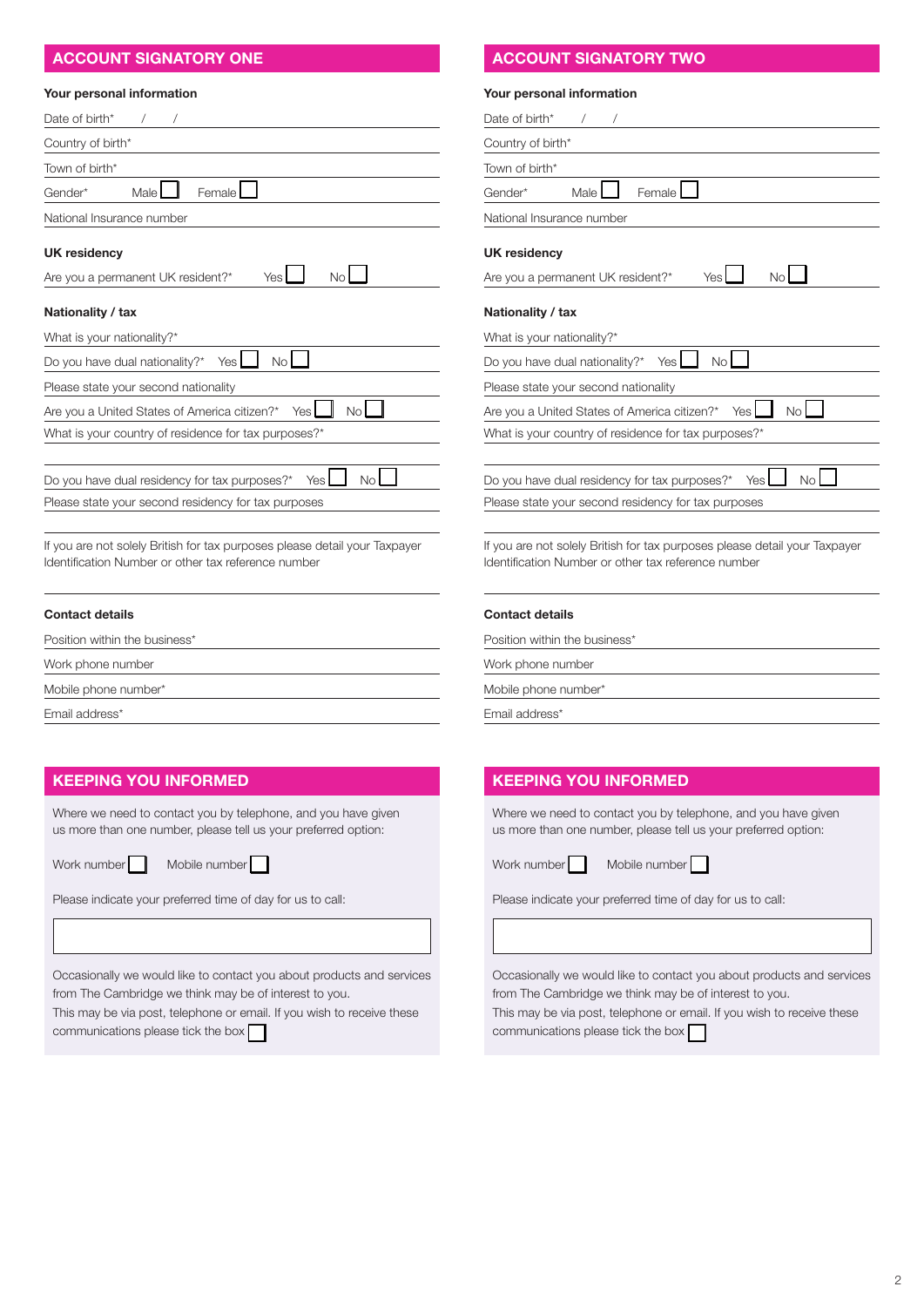## ACCOUNT SIGNATORY THREE ACCOUNT SIGNATORY FOUR

### Your name

| Title*       |  |  |  |
|--------------|--|--|--|
| Forename(s)* |  |  |  |
| Surname*     |  |  |  |
|              |  |  |  |

## Your address

Address\*

Postcode\*

Date moved to current address\* (MM/YYYY) /

If you have moved to your current address within the last three months please provide your previous house number or name, postcode and the date you moved to this address

| House number/name                                                            |
|------------------------------------------------------------------------------|
| Postcode                                                                     |
| Date moved to previous address (MM/YYYY)                                     |
| Your personal information                                                    |
| Date of birth*<br>$\prime$<br>$\sqrt{2}$                                     |
| Country of birth*                                                            |
| Town of birth*                                                               |
| Male I<br>Female<br>Gender*                                                  |
| National Insurance number                                                    |
| <b>UK residency</b><br>Yes<br>Are you a permanent UK resident?*<br><b>No</b> |
| Nationality / tax                                                            |
| What is your nationality?*                                                   |
| No <sub>1</sub><br>Do you have dual nationality?*<br>Yes I                   |
| Please state your second nationality                                         |
| No<br>Are you a United States of America citizen?*<br>Yes                    |
| What is your country of residence for tax purposes?*                         |
|                                                                              |
| <b>No</b><br>Do you have dual residency for tax purposes?*<br>Yes            |

Please state your second residency for tax purposes

If you are not solely British for tax purposes please detail your Taxpayer Identification Number or other tax reference number

### Contact details

Position within the business\*

Work phone number

Mobile phone number\*

Email address\*

### Your name

Title\*

Forename(s)\*

Surname\*

### Your address

Postcode\* Date moved to current address\* (MM/YYYY) /

If you have moved to your current address within the last three months please provide your previous house number or name, postcode and the date you moved to this address

House number/name

Postcode

Date moved to previous address (MM/YYYY)  $/$ 

### Your personal information

| Date of birth*<br>$\prime$<br>$\prime$                                  |
|-------------------------------------------------------------------------|
| Country of birth*                                                       |
| Town of birth*                                                          |
| Male<br>Female<br>Gender*                                               |
| National Insurance number                                               |
| <b>UK residency</b><br>Yes<br>No.<br>Are you a permanent UK resident?*  |
| Nationality / tax<br>What is your nationality?*                         |
| Do you have dual nationality?*<br><b>No</b><br>Yes I                    |
| Please state your second nationality                                    |
| <b>No</b><br><b>Yes</b><br>Are you a United States of America citizen?* |
| What is your country of residence for tax purposes?*                    |
|                                                                         |
| <b>No</b><br>Do you have dual residency for tax purposes?*<br>Yes       |
| Please state your second residency for tax purposes                     |
|                                                                         |

If you are not solely British for tax purposes please detail your Taxpayer Identification Number or other tax reference number

### Contact details

Position within the business\*

Work phone number

Mobile phone number\*

Email address\*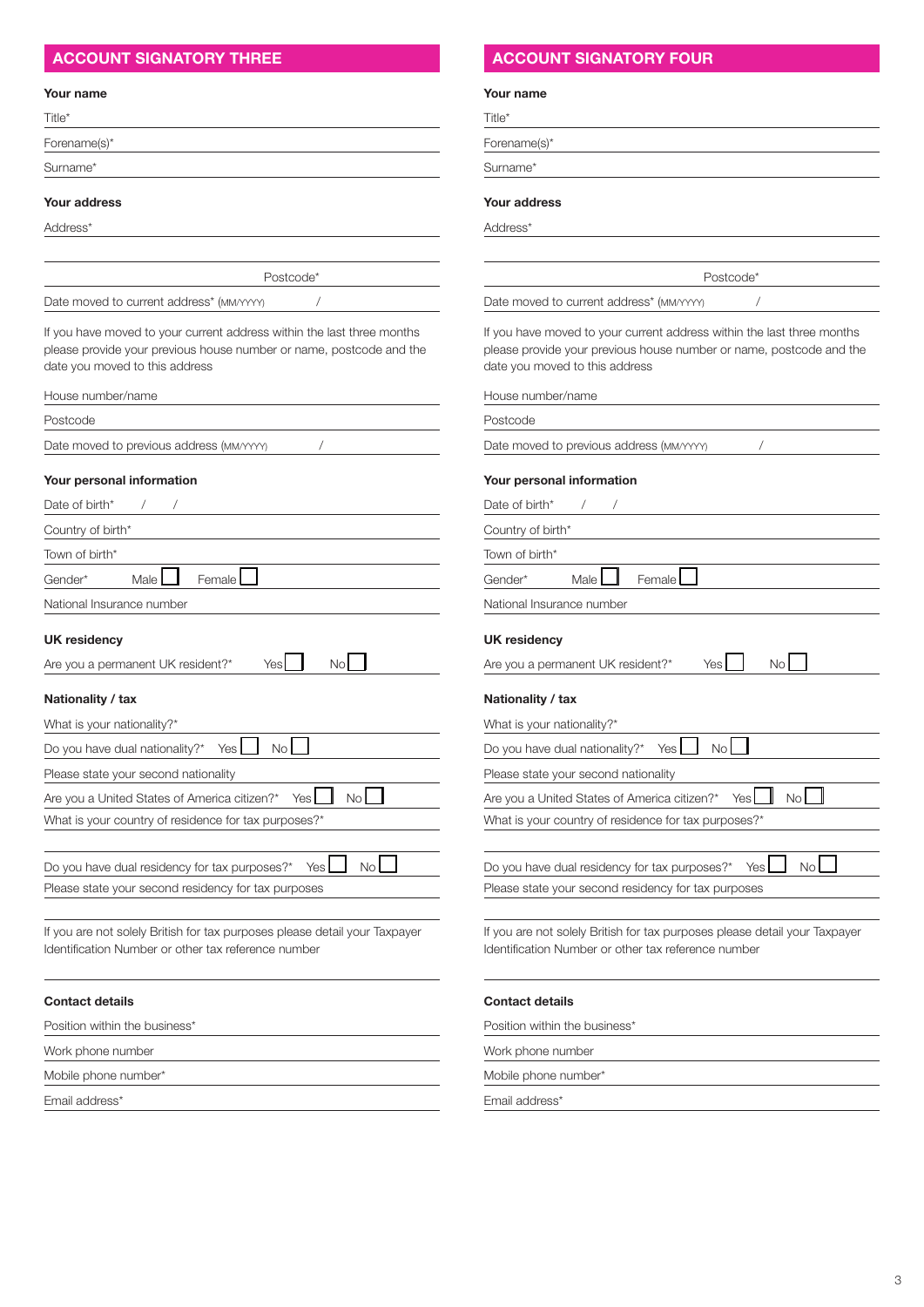## KEEPING YOU INFORMED

| Where we need to contact you by telephone, and you have given  | Wher |
|----------------------------------------------------------------|------|
| us more than one number, please tell us your preferred option: | us m |

Work number Mobile number

Please indicate your preferred time of day for us to call:

Occasionally we would like to contact you about products and services from The Cambridge we think may be of interest to you.

This may be via post, telephone or email. If you wish to receive these communications please tick the box

## KEEPING YOU INFORMED

re we need to contact you by telephone, and you have given ore than one number, please tell us your preferred option:

Work number Mobile number

Please indicate your preferred time of day for us to call:

Occasionally we would like to contact you about products and services from The Cambridge we think may be of interest to you. This may be via post, telephone or email. If you wish to receive these communications please tick the box

## **SHAREHOLDING**

| Please confirm if any account signatories own or control more than 25% of the business capital, profit or voting rights*: |  |  |
|---------------------------------------------------------------------------------------------------------------------------|--|--|
|---------------------------------------------------------------------------------------------------------------------------|--|--|

| Signatory One | Signatory Two | Signatory Three |
|---------------|---------------|-----------------|

How many other individuals own or control more than 25% of the business capital, profit or voting rights and are not account signatories:

Signatory Four

A separate shareholder form will need to be completed for each of these individuals.

### SIGNING INSTRUCTIONS FOR ACCOUNTS WITH MULTIPLE ACCOUNT SIGNATORIES

With the exception of Sole Proprietors, your account must be operated by a minimum of two account signatories.

The maximum number of account signatories is four.

How many account signatories you would like us to take as your authorisation for account operation:  $\Box$  1  $\Box$  2  $\Box$  3  $\Box$  4

### FINANCIAL SERVICES COMPENSATION SCHEME (FSCS)

| I/We have received a copy of the Financial Services Compensation Scheme information sheet |  |
|-------------------------------------------------------------------------------------------|--|
|-------------------------------------------------------------------------------------------|--|

It's important that you read the FSCS information sheet. It provides information about the protection of your savings deposits. If you need a copy of the information sheet or more information please ask in branch or call 0345 601 4021.

### INTEREST INSTRUCTIONS

Interest will be automatically added to the account, unless specified. If you require interest to be paid elsewhere ask in branch or call 0345 601 4021.